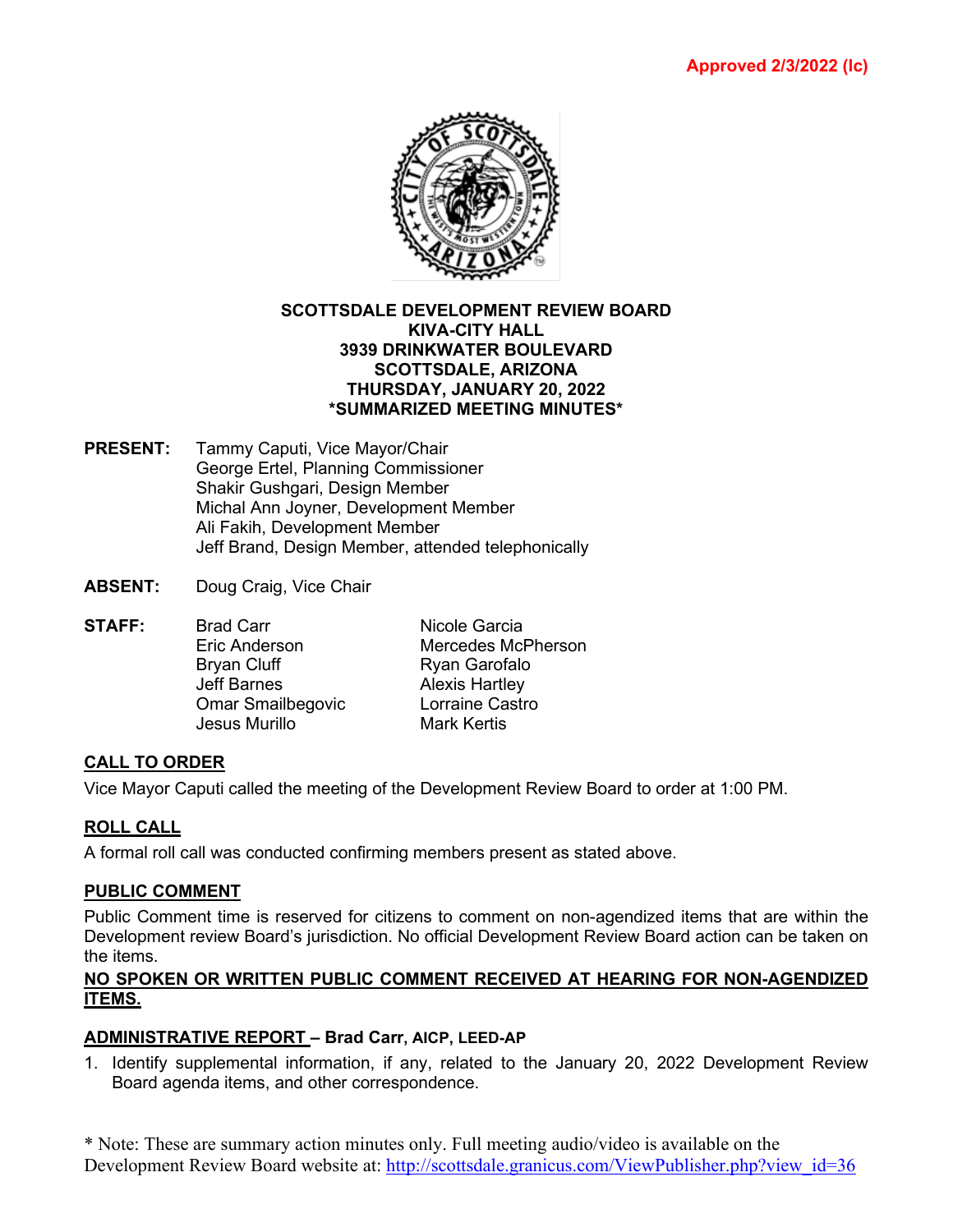# **MINUTES**

2. Approval of the January 6, 2022 Development Review Board Regular Meeting Minutes.

**BOARD MEMBER JOYNER MOVED TO APPROVE THE JANUARY 6, 2022 DEVELOPMENT REVIEW BOARD MEETING MINUTES AS PRESENTED, 2ND BY BOARD MEMBER GUSHGARI. THE MOTION PASSED UNANIMOUSLY IN FAVOR BY VICE MAYOR CAPUTI, COMMISSIONER ERTEL, BOARD MEMBERS GUSHGARI, JOYNER, FAKIH AND BRAND WITH A VOTE OF SIX (6) TO ZERO (0).**

# **CONTINUANCE AGENDA**

3. 50-DR-2021 (Discount Tire Exterior Repaint)

**Request by applicant to continue application to a date to be determined.**

Request for approval of a new color palette for the exterior of an existing vehicle repair business on a +/- 1.08-acre site located at 2301 N. Scottsdale Road, with Highway Commercial (C-3) zoning. Staff contact is Omar Smailbegovic, 480-312-3087

**A**pplicant contact is George Guilford, 480-606-6161

**BOARD MEMBER JOYNER MOVED TO CONTINUE 50-DR-2021 TO A DATE TO BE DETERMINED, 2ND BY VICE MAYOR CAPUTI. THE MOTION PASSED UNANIMOUSLY IN FAVOR BY VICE MAYOR CAPUTI, COMMISSIONER ERTEL, BOARD MEMBERS GUSHGARI, JOYNER, FAKIH AND BRAND WITH A VOTE OF SIX (6) TO ZERO (0).**

# **CONSENT AGENDA**

4. 15-DR-2021 & 6-WM-2021 (Renegade Clubhouse)

Request for approval of a site plan, landscape plan, and building elevations, as well as a Wash Modification, for the construction of a new golf club house, and associated amenities, to replace the existing Renegade Golf Course clubhouse on a +/- 20-acre site located at 38580 N. Desert Mountain Parkway, with Open Space, Environmentally Sensitive Lands (O-S/ESL) zoning. Staff Contact is Jesus Murillo, 480-312-7849 Applicant contact is Todd Bruen, 602-680-8412

5. 6-PP-2021 (26 Oaks)

Request for approval of a Preliminary Plat for a new 26-lot residential subdivision and associated site improvements on a +/- 3.7-acre site located at 2340 & 2322 N. Hayden Road, with Townhouse Residential (R-4) zoning.

Staff Contact is Jeff Barnes, 480-312-2376

Applicant contact is Chris Brown, 602-478-0662

**BOARD MEMBER GUSHGARI MOVED TO APPROVE 15-DR-2021, 6-WM-2021 AND 6-PP-2021, 2ND BY BOARD MEMBER JOYNER. THE MOTION PASSED UNANIMOUSLY IN FAVOR BY VICE MAYOR CAPUTI, COMMISSIONER ERTEL, BOARD MEMBERS GUSHGARI, JOYNER, FAKIH AND BRAND WITH A VOTE OF SIX (6) TO ZERO (0).**

# **REGULA AGENDA**

6. 16-DR-2021 (Scottsdale & Mountain View)

Request for approval of modifications to an existing 3-story building and associated site improvements for a conversion from hotel to multi-family residential on a +/- 4.5-acre site located at 9880 N. Scottsdale Road, with Multiple-family Residential (R-5) zoning. Staff contact is Jeff Barnes, 480-312-2376 Applicant contact is David Zeff, 602-396-5135